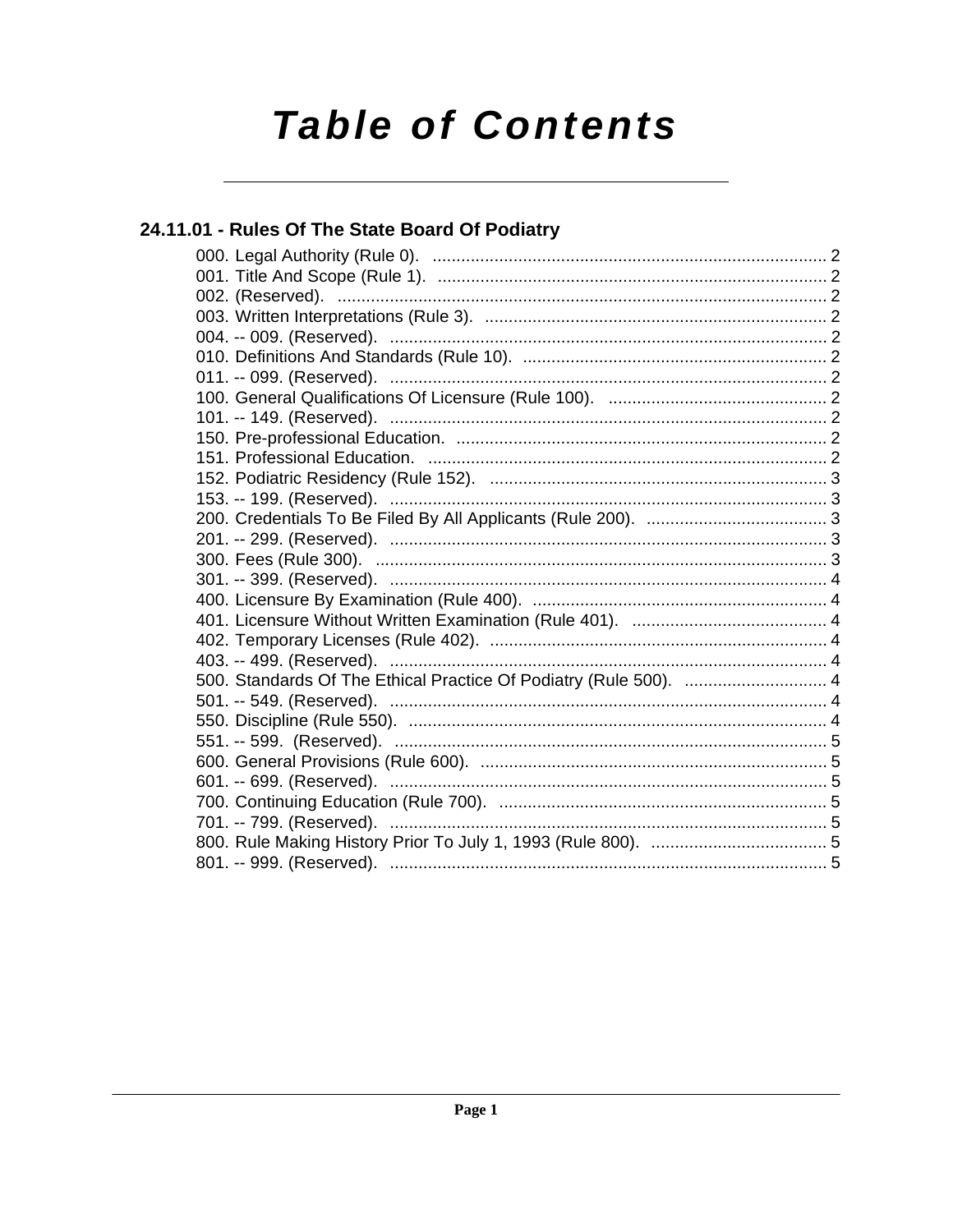#### **IDAPA 24 TITLE 11 Chapter 01**

#### **24.11.01 - RULES OF THE STATE BOARD OF PODIATRY**

#### <span id="page-1-19"></span><span id="page-1-1"></span><span id="page-1-0"></span>**000. LEGAL AUTHORITY (Rule 0).**

These rules are hereby prescribed and established pursuant to the authority vested in the State Board of Podiatry, by the provisions of Section 54-605, Idaho Code. (7-1-93)

#### <span id="page-1-25"></span><span id="page-1-2"></span>**001. TITLE AND SCOPE (Rule 1).**

These rules shall be cited as IDAPA 24.11.01, "Rules of the State Board of Podiatry". (7-1-93)

#### <span id="page-1-3"></span>**002. (RESERVED).**

#### <span id="page-1-26"></span><span id="page-1-4"></span>**003. WRITTEN INTERPRETATIONS (Rule 3).**

The board may have written statements which pertain to the interpretation of the rules of this chapter. Such interpretations, if any, are available for public inspection and copying at cost in the main office of the Bureau of Occupational Licenses. (7-1-93)

#### <span id="page-1-5"></span>**004. -- 009. (RESERVED).**

#### <span id="page-1-17"></span><span id="page-1-6"></span>**010. DEFINITIONS AND STANDARDS (Rule 10).**

**01. Act**. The Act means Chapter 143 Idaho session Laws of 1957 codified as Chapter 6, Title 54, Idaho Code, and any amendments thereto. (7-1-93)

<span id="page-1-14"></span><span id="page-1-12"></span>**02. Board**. The Board means the State Board of Podiatry, as prescribed in Section 54-604, Idaho Code. (7-1-93)

<span id="page-1-23"></span><span id="page-1-20"></span>**03. Licensure**. Licensure means the act of acquiring a license to practice podiatry in Idaho. (7-1-93)

**04.** Reputable School. A "reputable school" of podiatry is, and the term as used in these rules shall mean, an approved podiatry school located within the United States or Canada and designated as such by the council on Education and the American Podiatric Medical Association. (4-5-00)

#### <span id="page-1-7"></span>**011. -- 099. (RESERVED).**

#### <span id="page-1-8"></span>**100. GENERAL QUALIFICATIONS OF LICENSURE (Rule 100).**

<span id="page-1-24"></span><span id="page-1-18"></span>

| 01. |  | <b>Residence.</b> No period of residence in Idaho shall be required of any applicant. | $(7-1-93)$ |
|-----|--|---------------------------------------------------------------------------------------|------------|
|-----|--|---------------------------------------------------------------------------------------|------------|

- <span id="page-1-13"></span>**02.** Age. An applicant shall be at least twenty-one (21) years of age. (7-1-93)
- <span id="page-1-16"></span><span id="page-1-15"></span>**03. Character**. An applicant shall be of good moral character. (7-1-93)

**04. Citizenship Requirement For Exam**. Citizenship is not required of an applicant for the Idaho podiatry examination. (7-1-93)

#### <span id="page-1-9"></span>**101. -- 149. (RESERVED).**

#### <span id="page-1-21"></span><span id="page-1-10"></span>**150. PRE-PROFESSIONAL EDUCATION.**

An applicant shall possess evidence of graduation from an accredited high school, or its equivalent, and possess evidence of credits granted for at least two (2) full years of general college study in a college or university of recognized standing. (7-1-93) recognized standing.

#### <span id="page-1-22"></span><span id="page-1-11"></span>**151. PROFESSIONAL EDUCATION.**

An applicant shall possess evidence of graduation from four (4) full years of study in a reputable school of podiatry,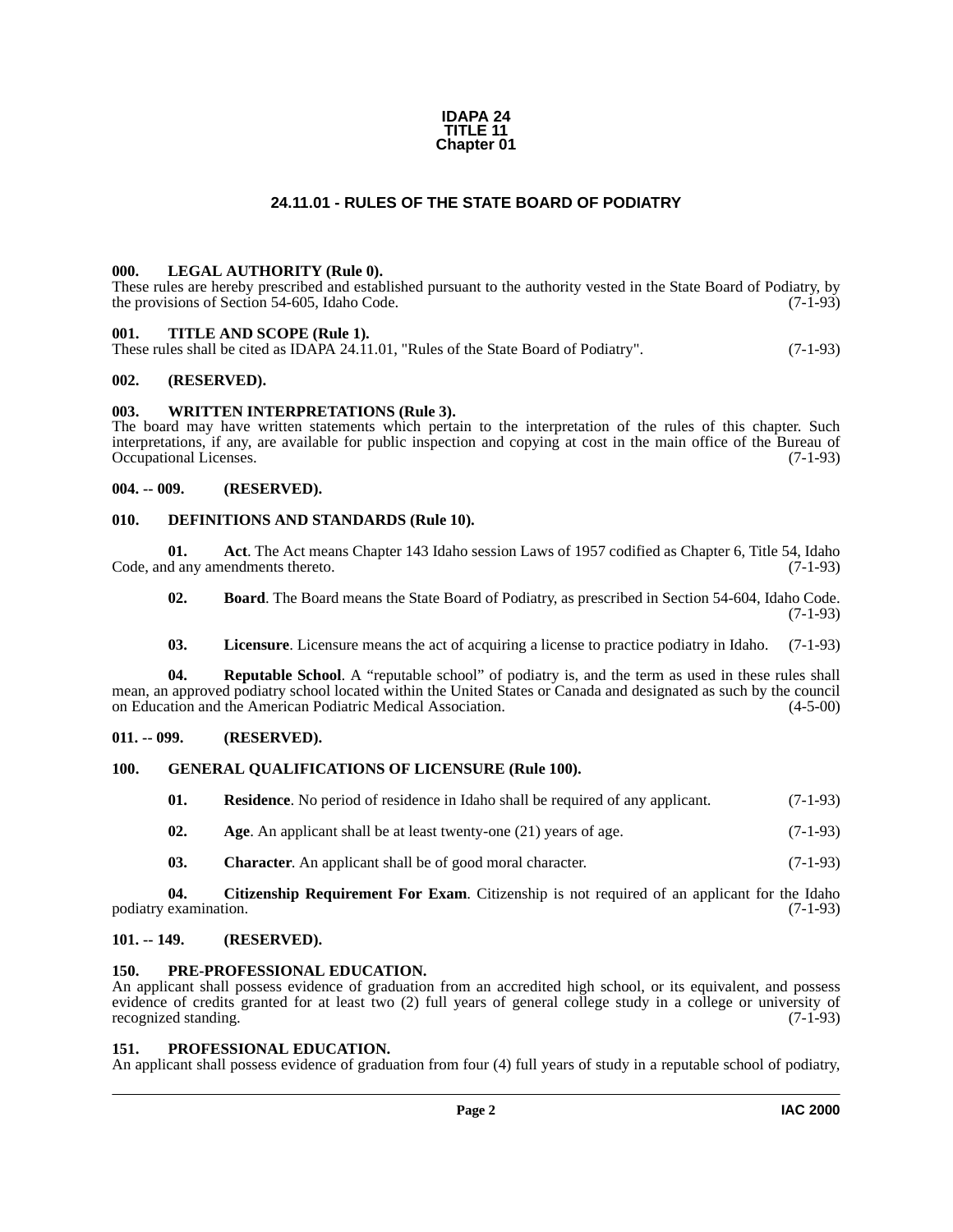#### *IDAHO ADMINISTRATIVE CODE IDAPA 24.11.01 Bureau of Occupational Licenses*

as defined in Subsection 010.04 of these rules. (7-1-93)

#### <span id="page-2-15"></span><span id="page-2-0"></span>**152. PODIATRIC RESIDENCY (Rule 152).**

<span id="page-2-18"></span>**01. Residency Required For Licensure**. A candidate may not apply for licensure until completion of a podiatric surgical residency of a minimum of twelve (12) months or more as approved by the Council on Podiatric<br>Medical Education or completion of equivalent surgical training as approved by the Board. (7-1-98) Medical Education or completion of equivalent surgical training as approved by the Board.

<span id="page-2-19"></span>**02. Submission Of Verification Of Residency Curriculum**. Notwithstanding the provisions of Subsection 152.01, a candidate must submit verification of completion of the entire curriculum. Any deviation of this requirement must be approved by the Board. (7-1-98)

#### <span id="page-2-1"></span>**153. -- 199. (RESERVED).**

#### <span id="page-2-9"></span><span id="page-2-2"></span>**200. CREDENTIALS TO BE FILED BY ALL APPLICANTS (Rule 200).**

<span id="page-2-6"></span>**01. Application**. An application shall be completed by all applicants for licensure upon a form prescribed by the state board of podiatry which must be submitted ninety (90) days before the date of the Idaho board examination, and is not returnable. (7-1-98)

<span id="page-2-8"></span>**02. Certified Copy Of National Board Results**. A copy of the applicable National Board results is been certified as true and correct by the examining entity. (7-1-97) which has been certified as true and correct by the examining entity.

<span id="page-2-14"></span>**03. Photograph Requirement**. All applications shall be accompanied by an unmounted passport type photograph, head and shoulders only, taken not more than one (1) year prior to the date of application, which fact shall be attested to by the applicant's signature across the bottom of the picture and attested to before a public officer authorized to administer oaths. Informal pictures or snapshots are NOT acceptable. (7-1-97)

<span id="page-2-11"></span>**04. Educational Certificate Requirement**. Each applicant may be required to furnish a certificate executed by proper authority proving that he or she graduated from a four (4) year high school, or school of equivalent standing, and a certificate proving the extent of his collegiate education to be not less than two (2) years in an accredited college or university giving instruction in letters and sciences. (7-1-93)

<span id="page-2-10"></span>**05. Diploma**. Certified photostatic copy of diploma granted by any college of podiatry and copy of canscripts indicating graduation from the program. (7-1-97) official transcripts indicating graduation from the program.

<span id="page-2-17"></span>**06. Residency Certification Requirement**. All applications shall include certification of completion of residency as defined in Rule 152.  $(7-1-98)$ 

<span id="page-2-3"></span>**201. -- 299. (RESERVED).**

<span id="page-2-12"></span><span id="page-2-4"></span>**300. FEES (Rule 300).**

**01. Application Fee**. A fee shall accompany all applications. The fee shall be two hundred dollars (\$200). (7-1-97)

<span id="page-2-20"></span><span id="page-2-13"></span><span id="page-2-7"></span><span id="page-2-5"></span>**02. Original License Fee**. The original license fee shall be one hundred fifty dollars (\$150). (7-1-98)

**03.** Written Exam Fee. The fee for examination shall be that charged by the national examining entity, with an additional twenty-five (\$25) dollar administrative fee. (7-1-97) together with an additional twenty-five  $(\$25)$  dollar administrative fee.

**04. Annual Renewal Fee**. Fee for annual renewal of licenses, one hundred fifty dollars (\$150) on or before the first day of July of each year. (7-1-98)

<span id="page-2-16"></span>**05. Re-Exam Fee**. For candidates re-examining for the written and oral/practical examinations or written examination only, the fee for re-examination will be four hundred dollars (\$400). For candidates re-examining for the oral/practical only, the fee shall be two hundred dollars (\$200). (7-1-97)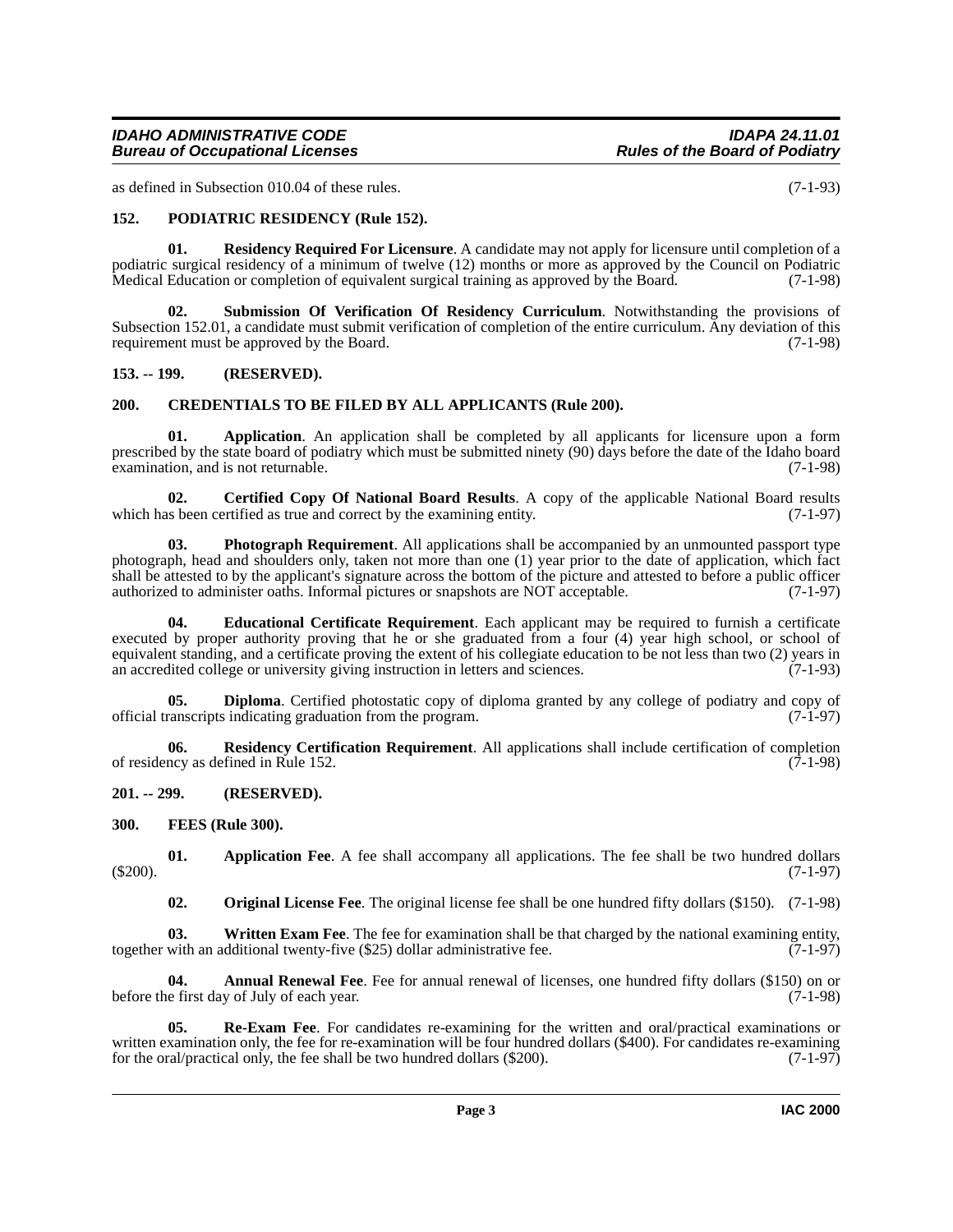<span id="page-3-17"></span><span id="page-3-16"></span><span id="page-3-13"></span>**06.** Free Non-Refundable. No fee shall be returnable. (7-1-93)

#### <span id="page-3-0"></span>**301. -- 399. (RESERVED).**

#### <span id="page-3-1"></span>**400. LICENSURE BY EXAMINATION (Rule 400).**

**01. Examination Of Applicants**. Examination of applicants shall be conducted by the whole board or by its designated agents or representatives. (7-1-97)

<span id="page-3-12"></span>**02. Exam Required For Licensure**. No person shall be licensed to practice podiatry unless he or she shall have passed an examination given by the board. (7-1-98)

<span id="page-3-11"></span>**03. Exam Dates**. Written Examinations shall be held at Boise, Idaho, the third Monday of July and at such other times as the board shall direct. (4-5-00)

<span id="page-3-20"></span>**04. Passing Grade**. No applicant shall be granted a license unless he attains a passing grade as determined by the board in all subjects examined and a general average of seventy-five percent (75%) as established in Section 54-606, Idaho Code. (9-28-94)

<span id="page-3-14"></span>**05. Failure Of Exam**. An applicant failing in the examination shall be entitled within six (6) months to ination upon the payment of an additional fee as established in Section 300. (9-28-94) a reexamination upon the payment of an additional fee as established in Section 300.

<span id="page-3-15"></span>**06. Failure Of Reexam**. An applicant who fails the examination on two (2) such reexaminations shall exhaust his privilege under his original application. (9-28-94)

<span id="page-3-19"></span>**07. Original Application**. The original application will be considered null and void after a period of two (2) years from date of original application if no license has been issued. (7-1-97)

#### <span id="page-3-18"></span><span id="page-3-2"></span>**401. LICENSURE WITHOUT WRITTEN EXAMINATION (Rule 401).**

Applicants for licensure under this section shall file all the credentials as provided in Section 200 and in addition shall provide a certified copy of the subjects and the grades obtained by written examination in some other state or territory or through the national board of podiatry examiners. Such examination must have been taken and passed within the preceding five (5) years from date of this application. Proof must be submitted that he or she meets the requirements of this section. Applicants must appear in person before the whole board or a quorum of the whole board and shall accompany their application with a fee of two hundred dollars (\$200), which fee shall be not returned if for any reason license is not granted. (7-1-98)

#### <span id="page-3-22"></span><span id="page-3-3"></span>**402. TEMPORARY LICENSES (Rule 402).**

No temporary licenses may be granted for the practice of podiatry in Idaho. (7-1-93)

#### <span id="page-3-4"></span>**403. -- 499. (RESERVED).**

#### <span id="page-3-21"></span><span id="page-3-5"></span>**500. STANDARDS OF THE ETHICAL PRACTICE OF PODIATRY (Rule 500).**

The standards of the Ethical Practice of Podiatry are prescribed in Section 54-609, Idaho Code, and the American Podiatric Medical Association's Code of Ethics as the same may be amended from time to time; are hereby adopted and shall apply to all practitioners of podiatry. (7-1-98)

#### <span id="page-3-6"></span>**501. -- 549. (RESERVED).**

#### <span id="page-3-10"></span><span id="page-3-7"></span>**550. DISCIPLINE (Rule 550).**

<span id="page-3-8"></span>**01.** Civil Fine. The Board may impose a civil fine not to exceed one thousand dollars (\$1,000) upon a podiatrist for each violation of Sections 54-608 and 54-609, Idaho Code. (3-18-99) licensed podiatrist for each violation of Sections 54-608 and 54-609, Idaho Code.

<span id="page-3-9"></span>**02. Costs And Fees**. The Board may order a licensed podiatrist to pay the costs and fees incurred by the Board in the investigation or prosecution of the licensee for violation of Sections 54-608 and 54-609, Idaho Code .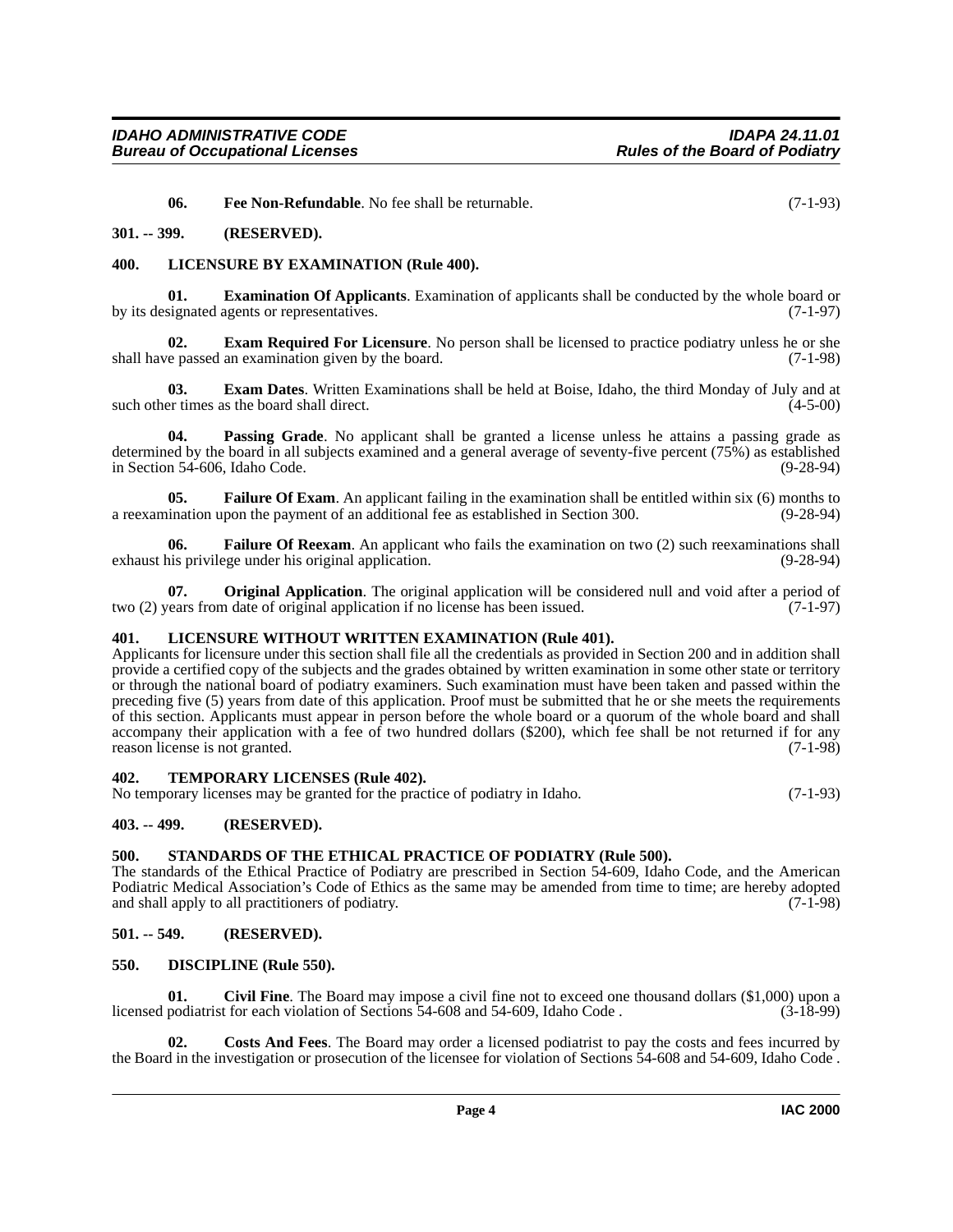(3-18-99)

#### <span id="page-4-0"></span>**551. -- 599. (RESERVED).**

#### <span id="page-4-8"></span><span id="page-4-1"></span>**600. GENERAL PROVISIONS (Rule 600).**

Regular meetings of the board shall be the third Monday of July and at such other times as determined by the board.  $(4-5-00)$ 

#### <span id="page-4-2"></span>**601. -- 699. (RESERVED).**

#### <span id="page-4-7"></span><span id="page-4-3"></span>**700. CONTINUING EDUCATION (Rule 700).**

<span id="page-4-9"></span>**01. Post Graduate Education Requirement For License Renewal**. Each podiatrist licensed by the state of Idaho shall attend in each twelve (12) month period preceding the renewal of a license to practice podiatry in Idaho, a minimum of twelve (12) full hours of post-graduate podiatry education courses approved by the Board. No more than six  $(6)$  hours may be home study. (7-1-98)

<span id="page-4-11"></span>**02. Submission Of License Renewal Application Form**. Each licensed Idaho podiatrist will be furnished a license renewal application form by the Bureau of Occupational Licenses on which each podiatrist shall list the name of the courses, the location, date and hours of attendance and shall submit the form with the renewal application for license filed each year. (7-1-93) application for license filed each year.

#### <span id="page-4-4"></span>**701. -- 799. (RESERVED).**

#### <span id="page-4-10"></span><span id="page-4-5"></span>**800. RULE MAKING HISTORY PRIOR TO JULY 1, 1993 (Rule 800).**

All previous rules of this board are hereby repealed and these Rules approved by the board on January 25, 1978, shall become effective on this date. Amended and readopted effective October 15, 1987. Amended and readopted effective May 29, 1991. Amended and readopted effective August 1, 1997. (7-1-98)

<span id="page-4-6"></span>**801. -- 999. (RESERVED).**